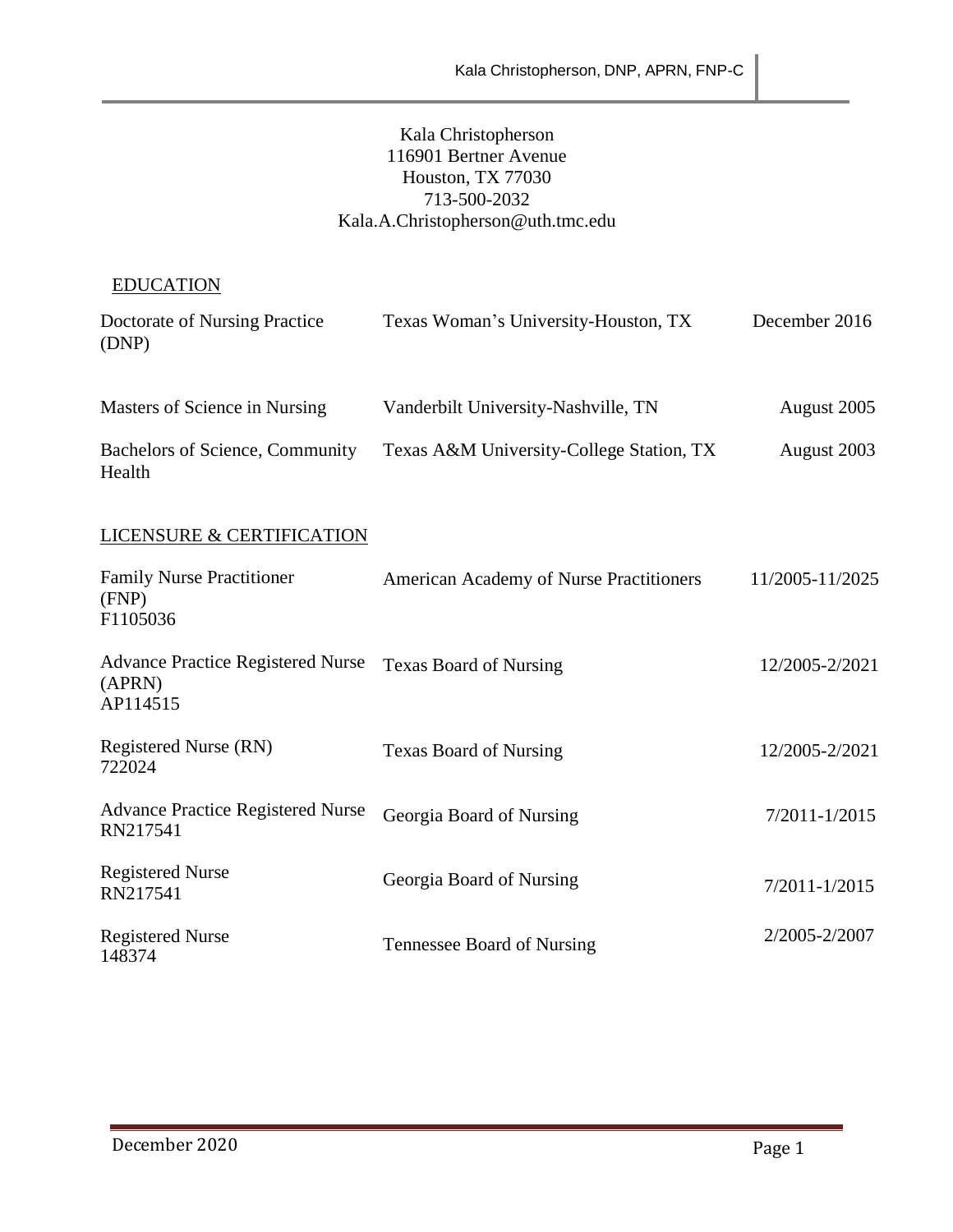# PROFESSIONAL EXPERIENCE

| The Medical Center of Southeast<br>Texas, Port Arthur, TX                              | <b>Registered Nurse Emergency</b><br>Department                                                                                              | 12/2005-<br>4/2006    |
|----------------------------------------------------------------------------------------|----------------------------------------------------------------------------------------------------------------------------------------------|-----------------------|
| Ubi Caritas Health Clinic<br>Beaumont, TX                                              | <b>Family Nurse Practitioner</b>                                                                                                             | $6/2006 -$<br>6/2009  |
| Lamar University<br>Port Arthur, TX                                                    | Adjunct Instructor- part time                                                                                                                | $1/2007 -$<br>1/2008  |
| Matagorda Episcopal Health<br><b>Outreach Program Clinic</b><br>Bay City, TX           | Family Nurse Practitioner- part time                                                                                                         | $1/2011$ -<br>7/2011  |
| Georgia Regents University<br>Medical Center, Augusta, GA                              | <b>Family Nurse Practitioner</b>                                                                                                             | $11/2011$ -<br>8/2013 |
| Dr. George Murillo, MD<br>Tomball, TX                                                  | <b>Family Nurse Practitioner</b>                                                                                                             | $1/2015 -$<br>8/2015  |
| Tomagwa Healthcare<br>Ministries<br>Tomball, TX                                        | <b>Family Nurse Practitioner</b>                                                                                                             | $1/2016-$<br>present  |
| University of Texas Health<br>Science Center-Houston, TX                               | <b>Assistant Professor of Clinical</b><br><b>Nursing</b>                                                                                     | 10/2013-<br>present   |
| University of Texas Health<br><b>Science Center-Houston</b><br>Cizik School of Nursing | <b>MSN Family Nurse</b><br><b>Practitioner Track</b><br>Coordinator, BSN-DNP<br><b>Family Nurse Practitioner</b><br><b>Track Coordinator</b> | 8/2019-<br>present    |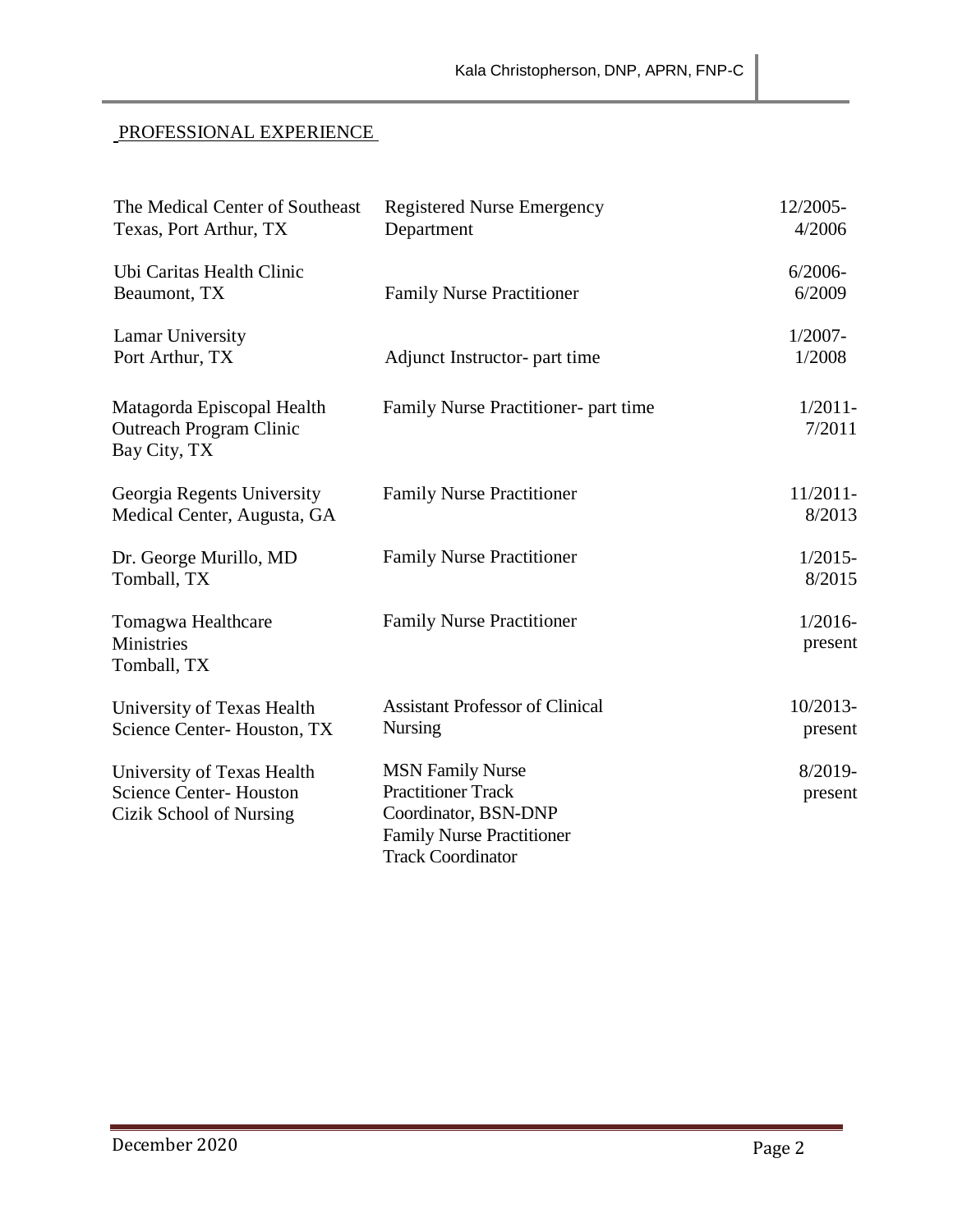### HONORS & AWARDS

| Nominated for 2016 McGovern's Outstanding Teaching Award          | UTHealth | May 2016 |
|-------------------------------------------------------------------|----------|----------|
| Nominated for 2019 McGovern's Outstanding Teaching Award UTHealth |          | May 2019 |

## LEADERSHIP EXPERIENCE

- Developed and chaired Faculty Peer Online Course Evaluation Process with Graduate Evaluations Committee
- Family Nurse Practitioner Track Coordinator of over 450 students (MSN and BSN-DNP)
- Master's program lead for development of COVID 19 pandemic policy and procedures for the University of Texas Health Science Center Cizik School of Nursing
- FNP track facilitator of COVID-19 pandemic planning committee for clinical success including virtual simulation program initiation and maintenance
- Completed UTHealth Emerging Leaders Institute training in November 2020

### PUBLICATIONS

#### Books and Chapters

Cook, M., & Christopherson, K. (2021). Pain management guidelines: Acute pain. In J.C. Cash, C.A. Glass, & J. Mullen (Eds.), *Family practice guidelines* ( $5<sup>th</sup>$  ed.), pp. 59-61. New York, NY: Springer. DOI:10.1891/9780826135841

#### PRESENTATIONS

#### National

Raval P, Kota V, Zakharia Y, Carter G, Christopherson K, Awan FT, Pantin JM, Jillella AP. (May 2013). Congestive heart failure (CHF) in acute myeloid leukemia patients during induction. *Journal of Clinical Oncology. 31* (15), (suppl; abstr 7105). Presented at the 49<sup>th</sup> American Society of Clinical Oncology Annual Meeting at Chicago, IL. May 2013.

#### Regional

Christopherson, K., Hong, Y., Cole, L. (February 2019). Multimodal Process of Graduate Course Evaluation. Presented at The 2019 Innovations in Health Science Education Annual Conference at Austin, TX. February 2019.

Christopherson, K., Hong, Y., Cole, L. (February 2019). Multimodal Process of Graduate Course Evaluation. Presented at UTHealth 2019 Advances in Teaching and Learning Day at Houston, TX. June 2019.

#### PROFESSIONAL MEMBERSHIPS

| Sigma Theta Tau                                               | Member | 2004-present      |
|---------------------------------------------------------------|--------|-------------------|
| <b>American Academy of Nurse Practitioners</b>                | Member | $6/2005$ -present |
| <b>Texas Nurse Practitioners</b>                              | Member | $1/2014$ -present |
| North Harris Montgomery Advance Practice Nurse Society Member |        | $1/2015$ -present |
| National Organization of Nurse Practitioner Faculties Member  |        | $8/2019$ -present |
| <b>National League for Nursing</b>                            | Member | $2019$ - present  |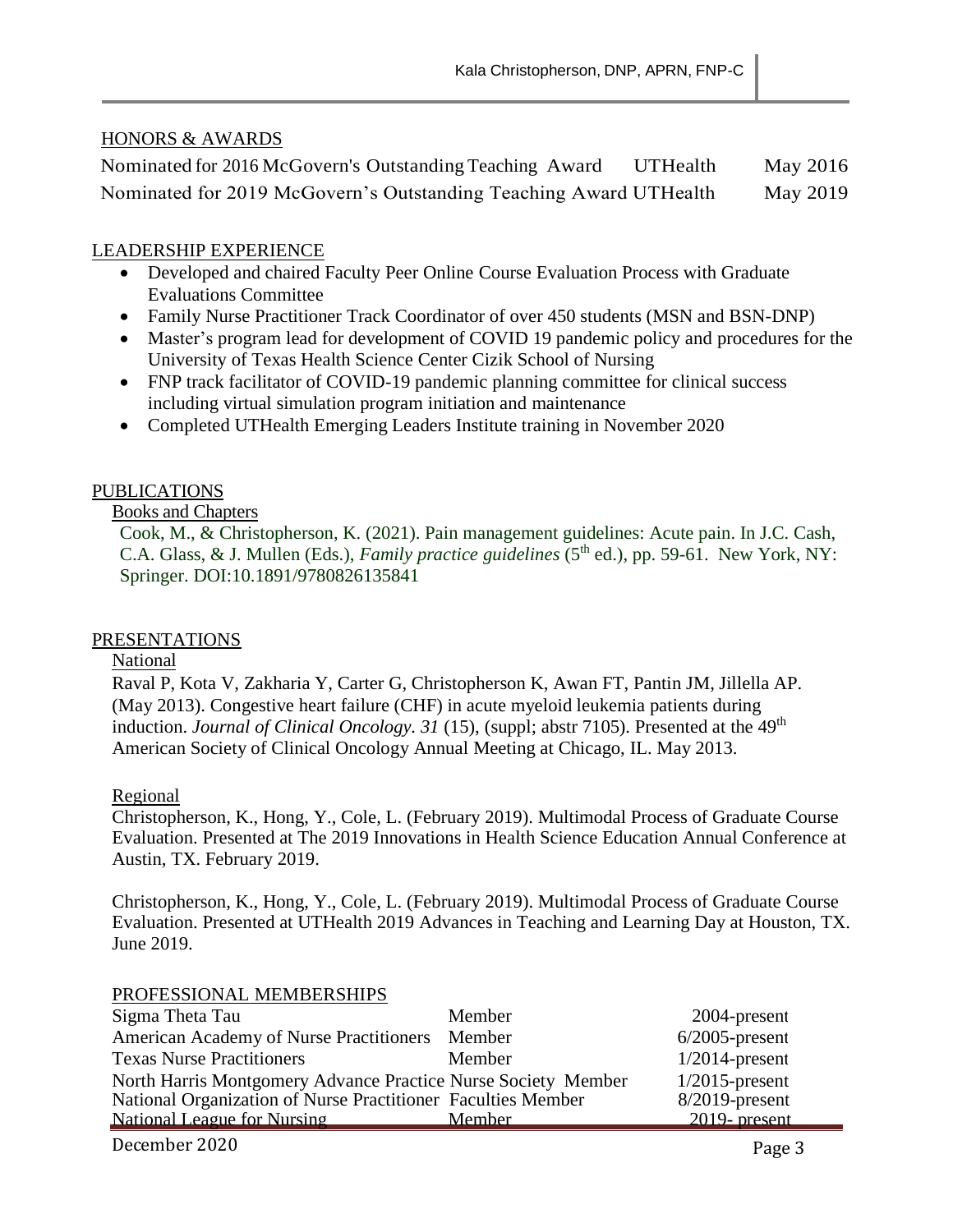#### **PROFESSIONAL SERVICES**

American Academy of Nurse Practitioners Board Certification Exam Item Writer Spring 2020

| <b>Institutional Service</b>                   |        |                     |
|------------------------------------------------|--------|---------------------|
| University of Texas Houston- School of Nursing |        |                     |
| <b>Masters Council</b>                         | Member | Fall 2013-present   |
| <b>Faculty Assembly</b>                        | Member | Fall 2013-present   |
| <b>Faculty Life Council</b>                    | Member | Fall 2018-Fall 2019 |
| <b>DNP</b> Council                             | Member | Fall 2018- present  |
|                                                |        |                     |
| Community Service (past to current)            |        |                     |

TOMAGWA Healthcare Ministries Volunteer Nurse Practitioner 1/2016-present Tomball, TX

#### **OPTIONAL APPENDICES**

Courses Taught

Lamar University- BSN Program

NURS 3221 Practicum: Care of Adults. 2 credits. Team member, lead student group for hospital practicum. Spring 2007.

NURS 3221 Practicum: Care of Adults. 2 credits. Team member, lead student group for hospital practicum. Fall 2007.

#### University of Texas Houston School of Nursing- MSN and DNP Program

N6152B Advanced Physical Examination and Differential Diagnosis Practicum. 1 credits. Team member for 2 sections, assisted with class duties and student evaluation. Fall 2013. Laboratory setting.

N6752B Advanced Clinical Practice: FNP Preceptorship. 6 credits. Team Member, conducted site visits, and student clinical evaluations. Fall 2013. Clinical Setting.

N6152B Advanced Physical Examination and Differential Diagnosis Practicum. 1 credits. Team member, assisted with class duties, lead student laboratory group, presented lectures and provided student evaluation. Spring 2014. Laboratory setting.

N6194-B100 Family Nurse Practitioner-I Clinical. 2 credits. Team Member, conducted site visits, and student clinical evaluations. Spring 2014. Clinical Setting.

N6195-B100 Family Nurse Practitioner-II Clinical. 2 credits. Team Member, conducted site visits, and student clinical evaluations. Summer 2014. Clinical Setting.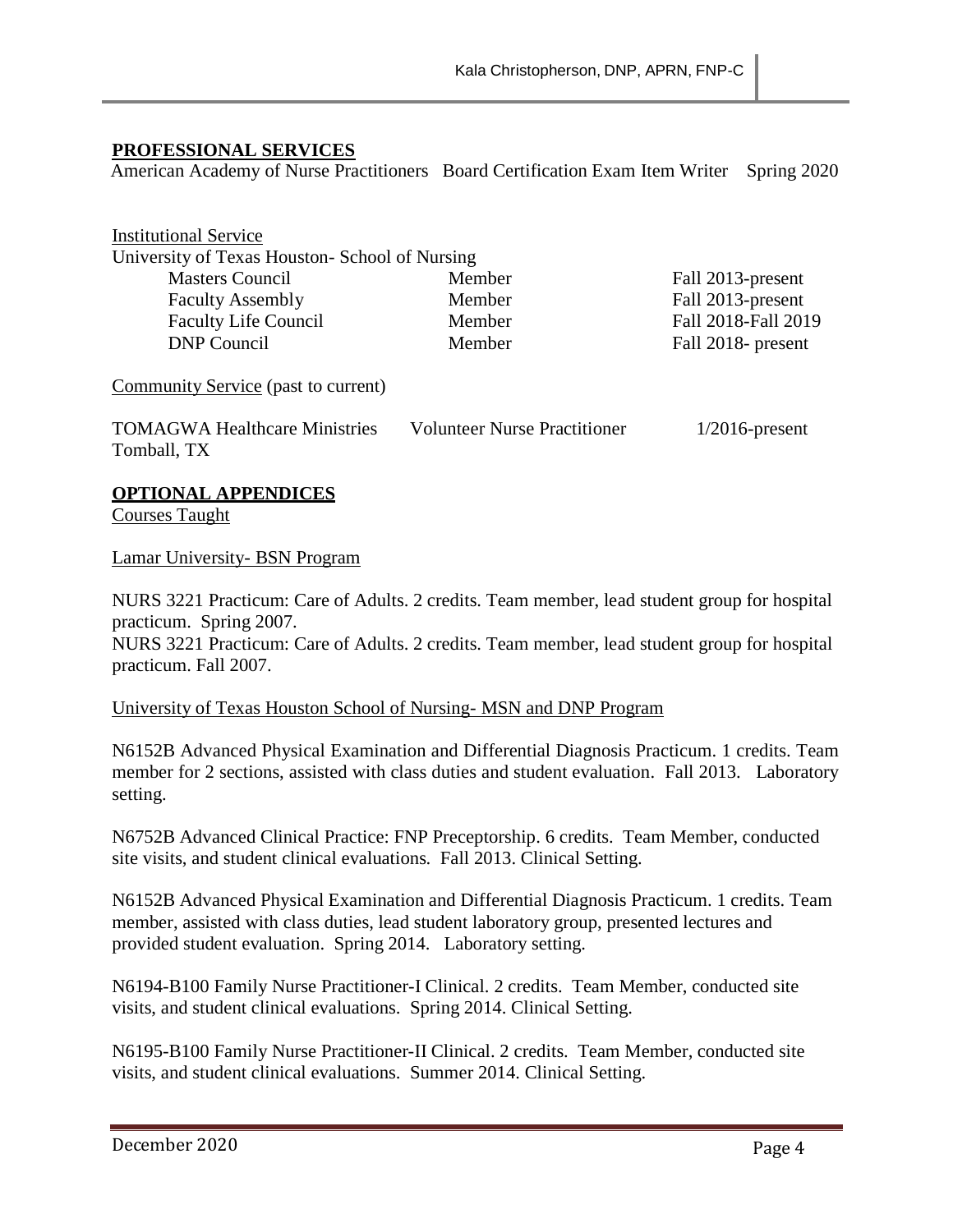N6152B Advanced Physical Examination and Differential Diagnosis Practicum. 1 credits. Team member for 2 sections, assisted with class duties and student evaluation. Fall 2014. Laboratory setting.

N6752B Advanced Clinical Practice: FNP Preceptorship. 6 credits. Team Member, conducted site visits, and student clinical evaluations. Fall 2014. Clinical Setting.

N6152B Advanced Physical Examination and Differential Diagnosis Practicum. 1 credits. Team member, assisted with class duties, lead student laboratory group, presented lectures and provided student evaluation. Spring 2015. Laboratory setting.

N6194-B100 Family Nurse Practitioner-I Clinical. 2 credits. Team Member, conducted site visits, and student clinical evaluations. Spring 2015. Clinical Setting.

N6195-B100 Family Nurse Practitioner-II Clinical. 2 credits. Team Member, conducted site visits, and student clinical evaluations. Summer 2015. Clinical Setting.

N6152B Advanced Physical Examination and Differential Diagnosis Practicum. 1 credits. Team member for 2 sections, assisted with class duties and student evaluation. Summer 2015. Laboratory setting.

N6152B Advanced Physical Examination and Differential Diagnosis Practicum. 1 credits. Team member for 2 sections, assisted with class duties and student evaluation. Fall 2015. Laboratory setting.

N6752B Advanced Clinical Practice: FNP Preceptorship. 6 credits. Team Member, conducted site visits, and student clinical evaluations. Fall 2015. Clinical Setting.

N6152B Advanced Physical Examination and Differential Diagnosis Practicum. 1 credits. Team member, assisted with class duties, lead student laboratory group, presented lectures and provided student evaluation. Spring 2016. Laboratory setting.

N6194-B100 Family Nurse Practitioner-I Clinical. 2 credits. Team Member, conducted site visits, and student clinical evaluations. Spring 2016. Clinical Setting.

N6195-B100 Family Nurse Practitioner-II Clinical. 2 credits. Team Member, conducted site visits, and student clinical evaluations. Summer 2016. Clinical Setting.

N6152B Advanced Physical Examination and Differential Diagnosis Practicum. 1 credits. Team member for 2 sections, assisted with class duties and student evaluation. Summer 2016. Laboratory setting.

N6152B Advanced Physical Examination and Differential Diagnosis Practicum. 1 credits. Team member for 2 sections, assisted with class duties and student evaluation. Fall 2016. Laboratory setting.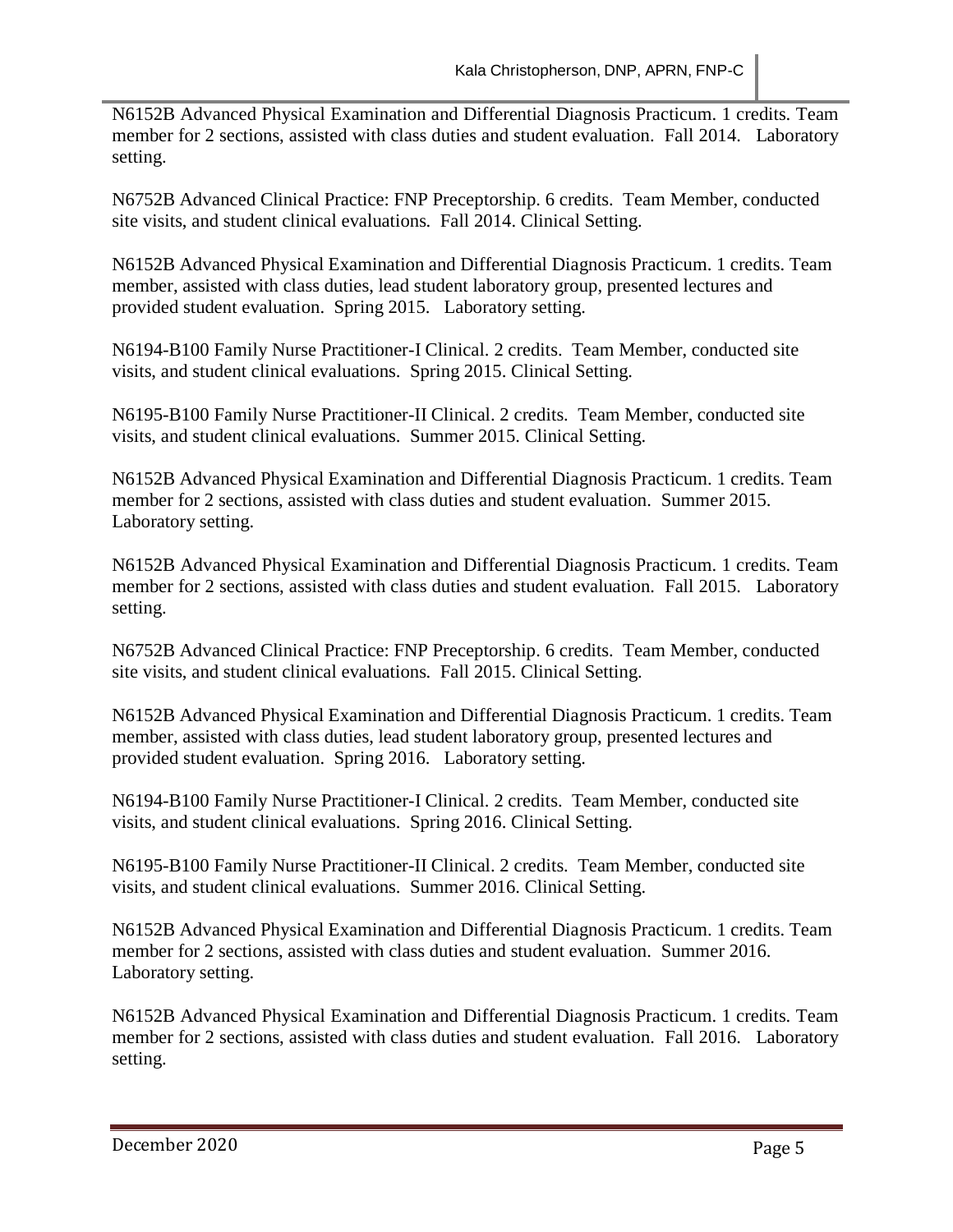N6752B Advanced Clinical Practice: FNP Preceptorship. 6 credits. Team Member, conducted site visits, and student clinical evaluations. Fall 2016. Clinical Setting.

N6152W Advanced Physical Examination and Differential Diagnosis. 2 credits. Team member for didactic, developed coursework including lectures, quizzes and assisted with examinations. Fall 2016.

N6152B Advanced Physical Examination and Differential Diagnosis Practicum. 1 credits. Team member for 1 sections, assisted with class duties and student evaluation. Spring 2017. Laboratory setting.

N6152W Advanced Physical Examination and Differential Diagnosis. 2 credits. Co-Lead for didactic, developed coursework including lectures, quizzes and assisted with examinations. Spring 2017.

N6194B Family Nurse Practitioner-1 Clinical. 2 credits. Team member, conducted site visits, and student evaluations. Spring 2017.

N6152B Advanced Physical Examination and Differential Diagnosis Practicum. 1 credits. Team member for 2 sections, assisted with class duties and student evaluation. Summer 2017. Laboratory setting.

N6152W Advanced Physical Examination and Differential Diagnosis. 2 credits. Co-Lead for didactic, developed coursework including lectures, quizzes and assisted with examinations. Summer 2017.

N6194B Family Nurse Practitioner-1 Clinical. 2 credits. Team member, conducted site visits, and student evaluations. Summer 2017.

N6152B Advanced Physical Examination and Differential Diagnosis Practicum. 1 credit. Team member for 2 sections, assisted with class duties and student evaluation. Fall 2017. Laboratory setting.

N6152W Advanced Physical Examination and Differential Diagnosis. 2 credits. Co-Lead for didactic, developed coursework including lectures, quizzes and assisted with examinations. Fall 2017.

N6194B Family Nurse Practitioner-1 Clinical. 2 credits. Team member, conducted site visits, and student evaluations. Fall 2017.

N6152B Advanced Physical Examination and Differential Diagnosis Practicum. 1 credits. Team member for 2 sections, assisted with class duties and student evaluation. Spring 2018. Laboratory setting.

N6152W Advanced Physical Examination and Differential Diagnosis. 2 credits. Co-Lead for didactic, developed coursework including lectures, quizzes and assisted with examinations. Spring 2018.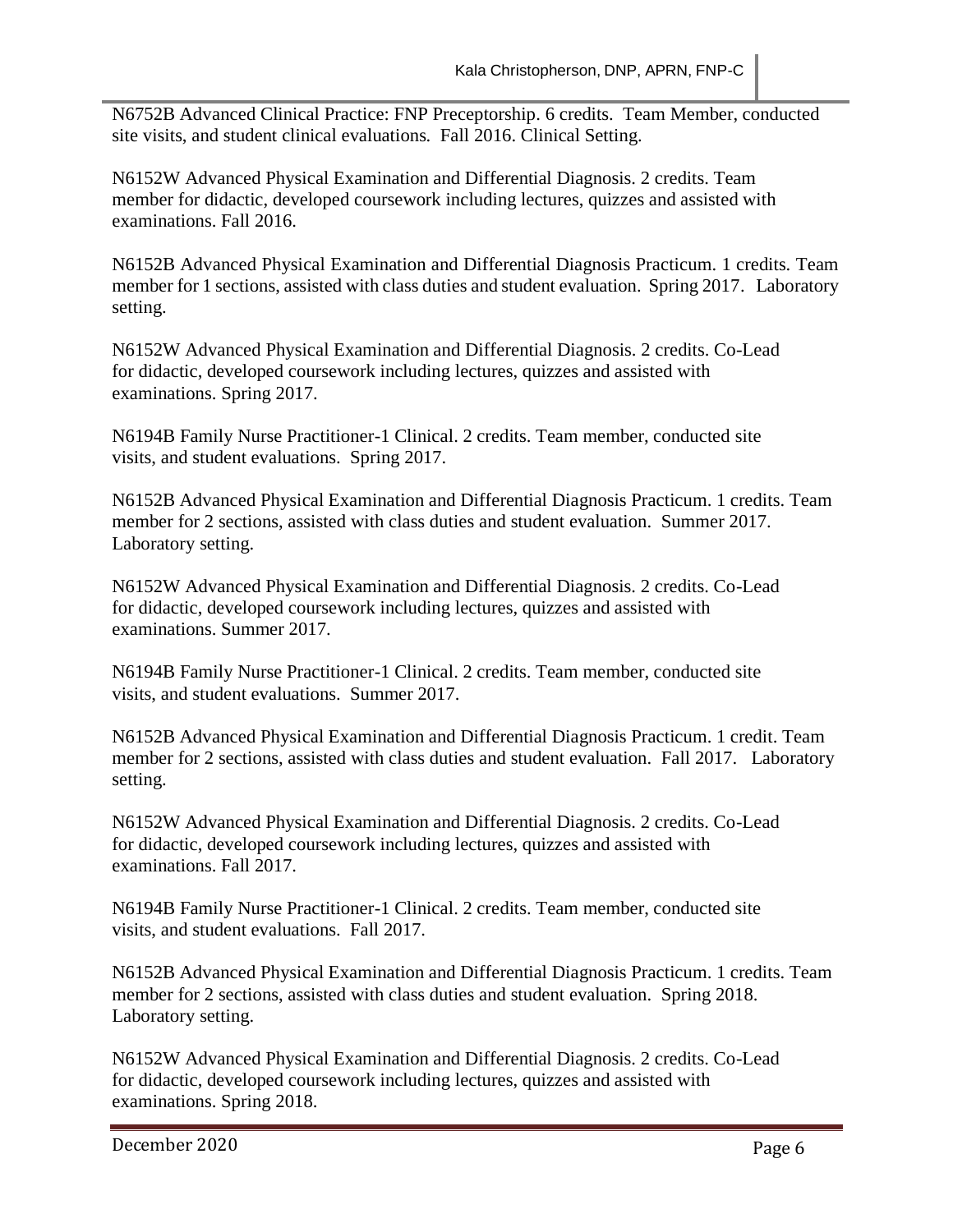N6194B Family Nurse Practitioner-1 Clinical. 2 credits. Team member, conducted site visits, and student evaluations. Spring 2018.

N6152B Advanced Physical Examination and Differential Diagnosis Practicum. 1 credits. Team member for 2 sections, assisted with class duties and student evaluation. Summer 2018. Laboratory setting.

N6152W Advanced Physical Examination and Differential Diagnosis. 2 credits. Co-Lead for didactic, developed coursework including lectures, quizzes and assisted with examinations. Summer 2018.

N6194B Family Nurse Practitioner-1 Clinical. 2 credits. Team member, conducted site visits, and student evaluations. Summer 2018.

N6152B Advanced Physical Examination and Differential Diagnosis Practicum. 1 credits. Team member for 2 sections, assisted with class duties and student evaluation. Fall 2018. Laboratory setting.

N6152W Advanced Physical Examination and Differential Diagnosis. 2 credits. Co-Lead for didactic, developed coursework including lectures, quizzes and assisted with examinations. Fall 2018.

N6194B Family Nurse Practitioner-1 Clinical. 3 credits. Team member, conducted site visits, and student evaluations. Fall 2018.

N6801 Scholarly Foundations for Adv Practice. 3 credits. Team member, assisted with class duties and student evaluation. Fall 2018.

N6152B Advanced Physical Examination and Differential Diagnosis Practicum. 1 credits. Team member, assisted with class duties, lead student laboratory group, presented lectures and provided student evaluation. 2 Sections. Spring 2019. Laboratory setting.

N6152W Advanced Physical Examination and Differential Diagnosis. 2 credits. Co-Lead for didactic, developed coursework including lectures, quizzes, and examinations. Spring 2019.

N6194-B100 Family Nurse Practitioner-IClinical. 2 credits. Team Member, conducted site visits, and student clinical evaluations. Spring 2019. Clinical Setting.

N6154W. Transitions to Advance Practice. Team Member. Developed modules and evaluation of student learning. 2 credits. Spring 2019.

N6152W Advanced Physical Examination and Differential Diagnosis. 2 credits. Co-Lead for didactic, developed coursework including lectures, quizzes and assisted with examinations. Summer 2019.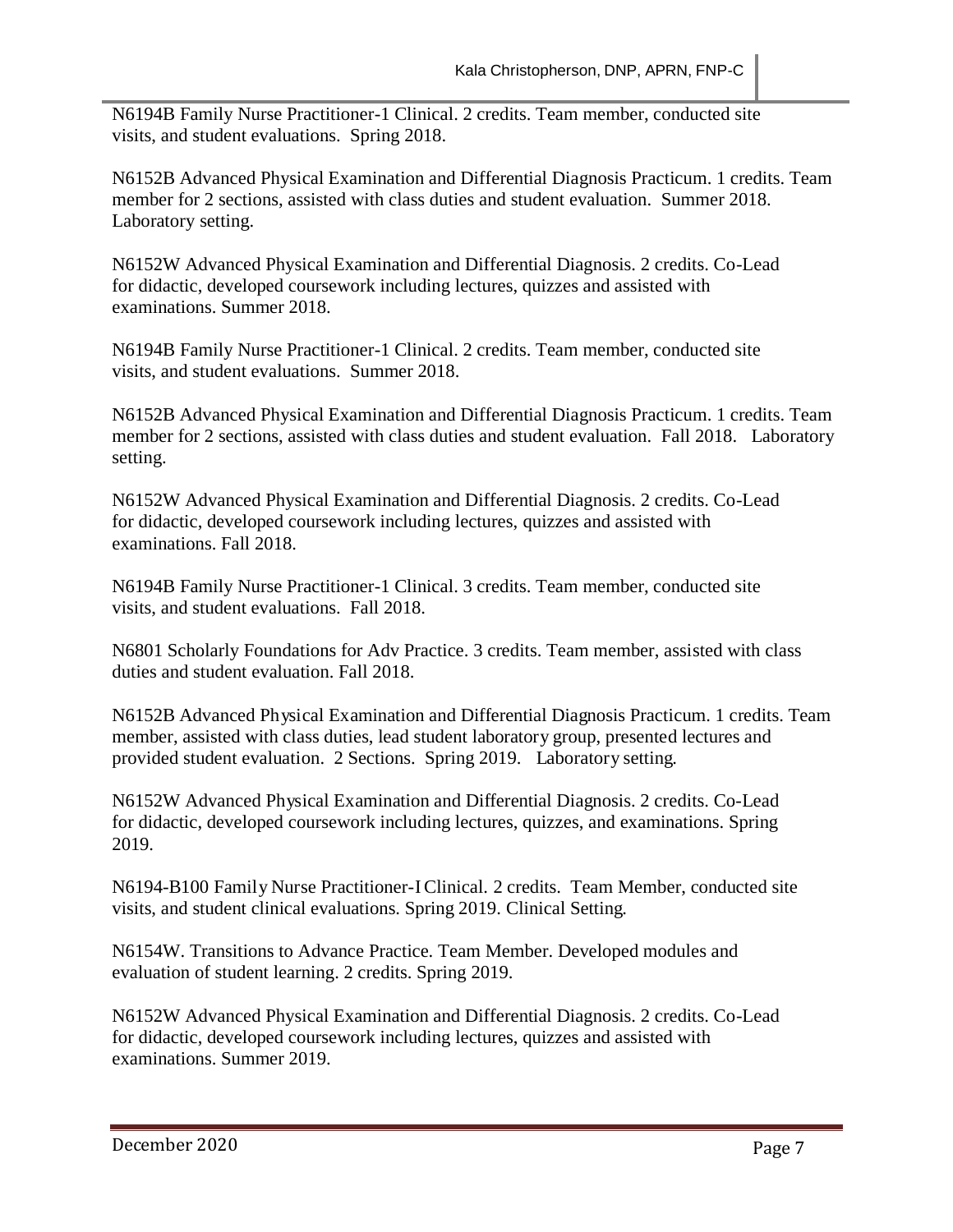N6152B Advanced Physical Examination and Differential Diagnosis Practicum. 1 credits. Lead, assisted with class duties, lead student laboratory group, presented lectures and provided student evaluation. 2 Sections. Summer 2019. Laboratory setting.

N6194B Family Nurse Practitioner-1 Clinical. 3 credits. Team member, conducted site visits, and student evaluations. Summer 2019.

N6195W Family Nurse Practitioner-2 Didactic. 3 credits. Team member, taught chronic disease education across the lifespan. Created evaluations. Summer 2019.

N6801 Scholarly Foundations for Adv Practice. 3 credits. Team member, assisted with class duties and student evaluation. Fall 2019.

N6152B Advanced Physical Examination and Differential Diagnosis Practicum. 1 credits. Team Lead, assisted with class duties, lead student laboratory group, presented lectures and provided student evaluation. 2 Sections. Fall 2019. Laboratory setting.

N6152W Advanced Physical Examination and Differential Diagnosis. 2 credits. Co-Lead for didactic, developed coursework including lectures, quizzes, and examinations. Fall 2019.

N6195B Family Nurse Practitioner 2 Clinical. 4 credit hours. Lead, facilitated clinical instructors for site visits and student clinical rotations. Created course, maintained student paperwork, typhon logs, and site visits. Fall 2019.

N6195W Family Nurse Practitioner-2 Didactic. 3 credits. Lead, taught chronic disease education across the lifespan. Created lectures, coursework, and evaluations. Fall 2019.

N6152B Advanced Physical Examination and Differential Diagnosis Practicum. 1 credits. Team Member, assisted with class duties, lead student laboratory group, presented lectures and provided student evaluation. 2 Sections. Spring 2020. Laboratory setting.

N6195W Family Nurse Practitioner-2 Didactic. 3 credits. Team member, taught chronic disease education across the lifespan. Created evaluations. Spring 2020.

N6802 Health Policy, Politics, and Ethics. 3 credits. Team member, educated on current policy and healthcare related political topics and ethical considerations in healthcare. Spring 2020.

N6195B Family Nurse Practitioner 2 Clinical. 4 credit hours. Lead, facilitated clinical instructors for site visits and student clinical rotations. Created course, maintained student paperwork, typhon logs, and site visits. COVID pandemic response to clinical site placement loss. Developed and delivered virtual simulation experiences. Spring 2020.